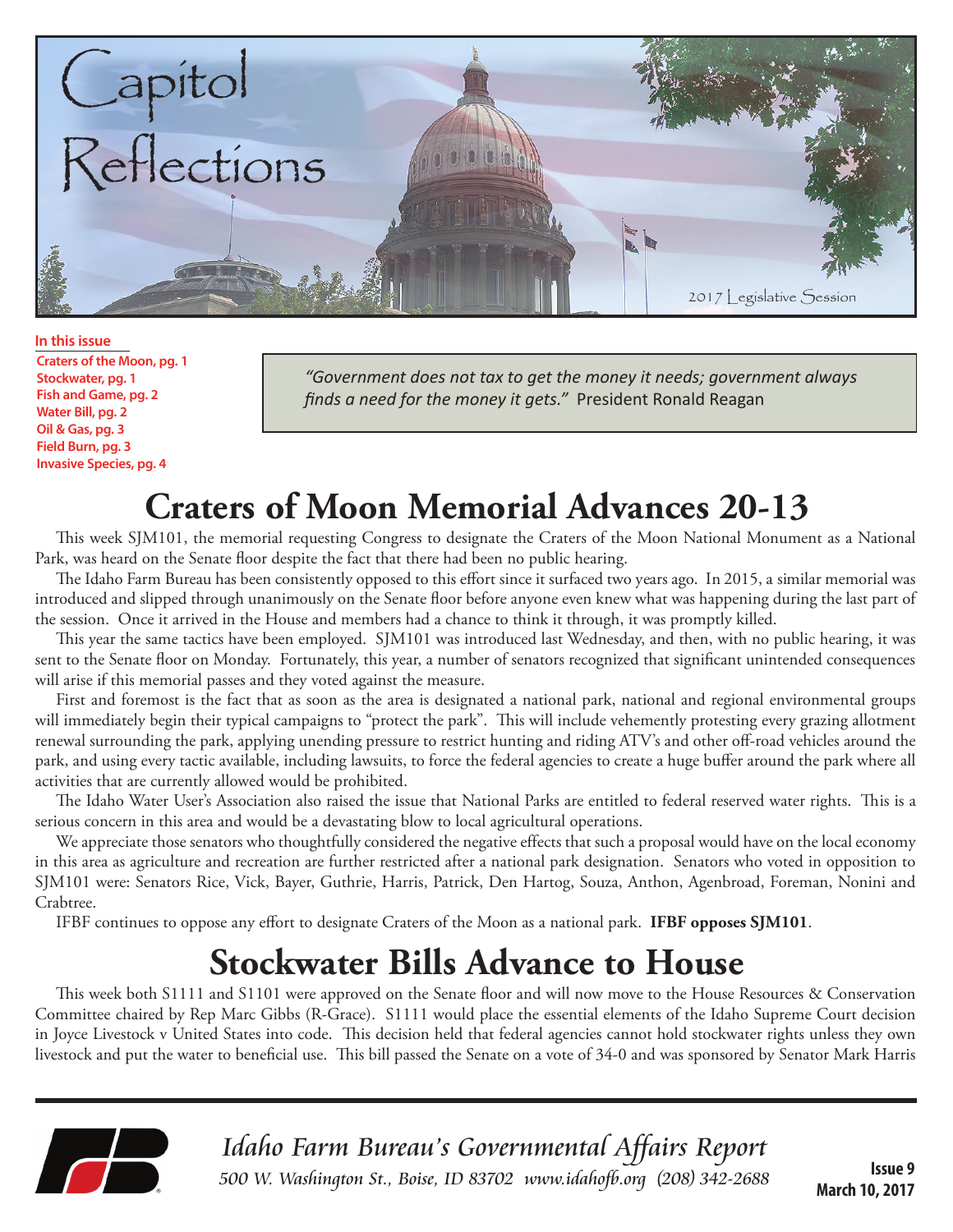(R-Soda Springs).

S1101 would limit the fees or other costs that ranchers would have to pay when they submit claims for stockwater rights. This is necessary since the state of Idaho abandoned the ranchers who filed claims for their stockwater rights during the Snake River Basin Adjudication when the BLM filed competing claims. Not only did the State refuse to defend the ranchers' legitimate claims against the federal government, but curiously, the state also recommended the BLM's bogus claims to the SRBA court as being legitimate.

The ranchers were left in a difficult situation; either withdraw their legitimate claims or face long and costly litigation against the federal government with no support from the state. Most ranchers capitulated and withdrew their claims. Fortunately, two ranchers did not, and after ten long years of litigation, they prevailed in the Idaho Supreme Court. This is what led to the Joyce decision referenced above. S1101 would allow ranchers to now file for and receive their legitimate stockwater rights at a reduced cost since the state abandoned them years ago. Senator Bert Brackett (R-Rogerson) sponsored S1101, and it passed the Senate 32-1.

Chairman Gibbs has scheduled a hearing for both S1111 and S1101 on Monday, March 13 at 1:30 pm. Any members who would like to come and testify in favor of these bills are welcome to do so. **IFBF supports both S1111 and S1101**.

#### **Fish and Game Depredation Bill Passes House**

H230, a bill which provides \$1 million in new money annually to the Idaho Fish and Game Department (IDFG) Expendable Depredation and Depredation Prevention Accounts passed the House last Tuesday. The bill passed the House Resources Committee last Friday.

Idaho Farm Bureau Federation (IFBF) supports H230 as **it conforms to Policy No, 84- Fish and Game Department which states** *". . . We oppose any increase in funding for the Idaho Department of Fish and Game from either the general fund or license fees without showing a specific need or use for the funds".* 

The legislation also addresses a number of IFBF policies either wholly or in part. A landowner who takes an animal in a control action may keep an animal for personal use, the \$1,000 depredation deductible is reduced to \$750, increased depredation funding may result in no proration of claims and the \$2.5 million cap for the claims account can act as a reserve in heavy loss years once the account balance is built up. Additional funds in the depredation prevention account will help IDFG control the concentration of wildlife numbers by dispersing the animals.

H230 will raise \$2 million through "license endorsement" fees of \$5 for residents and \$10 nonresident. Of this \$2 million, \$1 million will be divided equally (\$500k each) between the Expendable Depredation and the Depredation Prevention accounts.

The remainder of revenues up to \$1 million will go to the fishing and hunting access dedicated account. This money cannot be used to buy real property, but only for access agreements and easements.

The Expendable account gets the first \$500K and will receive \$750K annually since \$250K is already transferred to that account every year. The prevention account receives the  $2<sup>nd</sup>$  \$500K. The claim fund balance is capped at \$2.5 million; an increase of \$1.75 million over the current cap of \$750K. Any fund balance over \$2.5 million goes to the depredation prevention account. Additional moneys from the sale of deer, elk and pronghorn tags are split between the depredation prevention and winter feeding accounts. Labor and mileage are added as approved expenses from the winter feeding account.

The bill also codifies IDFG's "price lock" fee increases and is expected to raise another \$3 million in revenue. This money can be used for construction and repair of hatcheries, reservoirs and adds fishing access as an approved expense.

Not all parties will be happy with this bill. There is still significant skepticism that IDFG will keep the promises made in H230. It will be up to the Legislature and stakeholder groups to make sure the provisions in the legislation are enforced to benefit sportsmen and landowners.

This is a paradigm shift for IDFG. IFBF believes the bill offers a number of opportunities for progress and mutual benefit for the sportsman and landowner communities. Sportsmen will benefit from the expansion of current programs or reinstatement of former programs discontinued by current budget constraints.

#### **Water Bill Moving on to Senate Floor**

On Wednesday, the Senate Resource Committee voted unanimously to send H140 to the floor with a do pass recommendation. The bill directs the Idaho Water Resources Board to provide notice to each member of the legislature of any changes made to the State Water Plan. We believe that this amendment will only further the transparency of Idaho's management of its water resources, and ensure that all members of the legislature are aware of any proposed change and modification to this important plan.

Idaho Farm Bureau policy #37 supports legislative approval for any change to the state water plan. **IFBF supports H140**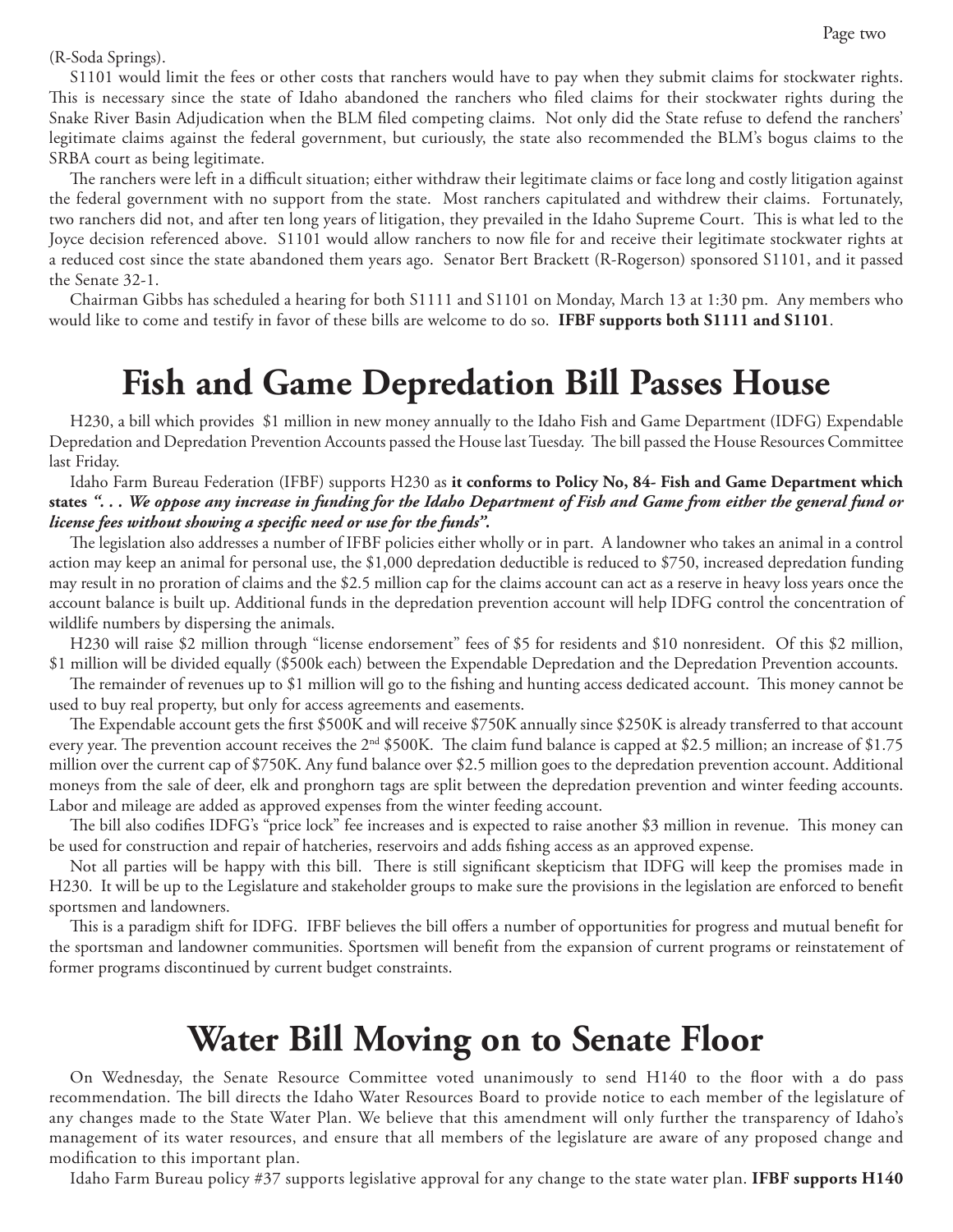# **Oil and Gas Bill Waiting for a Hearing**

The bill that was introduced last week and known as the "Land Owners Protection Act" is still waiting for a hearing in the House Resource Committee. H232 deals with the laws that regulate oil and gas development and production in the state; essentially rewriting existing code to better allow the state to protect property owners rights (both mineral and surface). The bill proposes numerous changes, some of which are included at the end of the article and also in last week's Capitol Reflections edition. H232 is sponsored by Rep. Judy Boyle (R-Midvale) and co-sponsored by Sen. Abby Lee (R-Fruitland), Rep. Ryan Kerby (R-New Plymouth), and Rep. Terry Gestrin (R-Donnelly).

The Idaho Farm Bureau sat down with the bill sponsor to better understand the proposed changes and discuss their purposes. The basic intent of the bill is to protect property owners and their interest under the law and to open up future possibilities for more competition. Representatives of Alta Mesa (the only producing oil and gas producing company in the state currently) have raised concerns with many portions of the bill and claim that many of the proposed amendments would be overly burdensome, are unneeded, or will discourage further oil and gas development in the state.

Farm Bureau is supportive of oil and gas development in the state. We believe in honest and fair laws/regulations that are beneficial to both the property owners and the oil and gas companies. Development of these natural resources has the potential to largely benefit many of our rural communities. Economies will grow, funding for improvement in education and infrastructure will be available, and families will prosper.

Farmers and ranchers can sympathize with burdensome regulations that dictate every part of their operations. We too, do not wish to see this industry become overly burdened with unneeded regulation. However, efforts to protect the interests of oil and gas companies and state property cannot supersede the protection of other property owners. Appropriate and reasonable safeguards need to be put in place to protect private property rights. Farm Bureau is confident that common ground and compromise can be found on this issue for all interested parties.

In the coming days, legislators, oil and gas company representatives, the governor, and other key stakeholders will meet to come to an agreement on how to proceed forward. Farm Bureau is supportive of many of the concepts presented in H232 and will continue to monitor the development of this bill.

**Idaho Farm Bureau Policy #102** – We support the mining and drilling of fossil fuels. We support the legislature ensuring that rules for oil and natural gas production safeguard the water aquifers for all citizens *and protect property owners' rights to use their property*.

- The following are some of the proposed changes in H232:
- A restructure of the Oil and Gas Commission
- Direction to the Commission to protect all correlative rights
- Production reports, well logs, and metering information to be made public, with limits on what operators can keep confidential
- Annual inspections of all active well sites
- Establishing default spacing units for oil wells at 40 acres, and for gas wells ate 160 acres
- Establishing well spacing and setbacks standards
- Setting the integration threshold at 67% instead of 55% of mineral interest owners
- Allowing the Commission to review and set the pay rates based on published rates as necessary
- Prohibiting production commingling from two or more wells prior to metering without consent from the Idaho Department of Lands
- Increasing the percentage of the proceeds paid to the oil/gas producing counties to mitigate the impacts of oil and gas production
- Providing the authority of state agencies to share data and information, but keeping confidential information private
- Protections for land owners with specification on proximity to occupied structures, damage and interference to surface operations, etc.
- Reporting production data and sales information to royalty owners on a monthly basis

# **Field Burning Bill Signed into Law**

This week, the Governor signed into law S1009 regarding burn approval criteria for field burning. Farm Bureau was supportive of this bill and joined with other agriculture groups to see through its passage. We are happy that the legislature recognized the sustained protective measures of the bill and the importance of crop residue burning to farmers throughout the state.

Now that the language of the bill is codified, the Department of Environmental Quality will initiate rulemaking. Once the rules are complete, they will be included in Idaho's State Implementation Plan that will be submitted to the Environmental Protection Agency for approval. The rules regarding the new burn approval standard/threshold will also come before the legislature next year